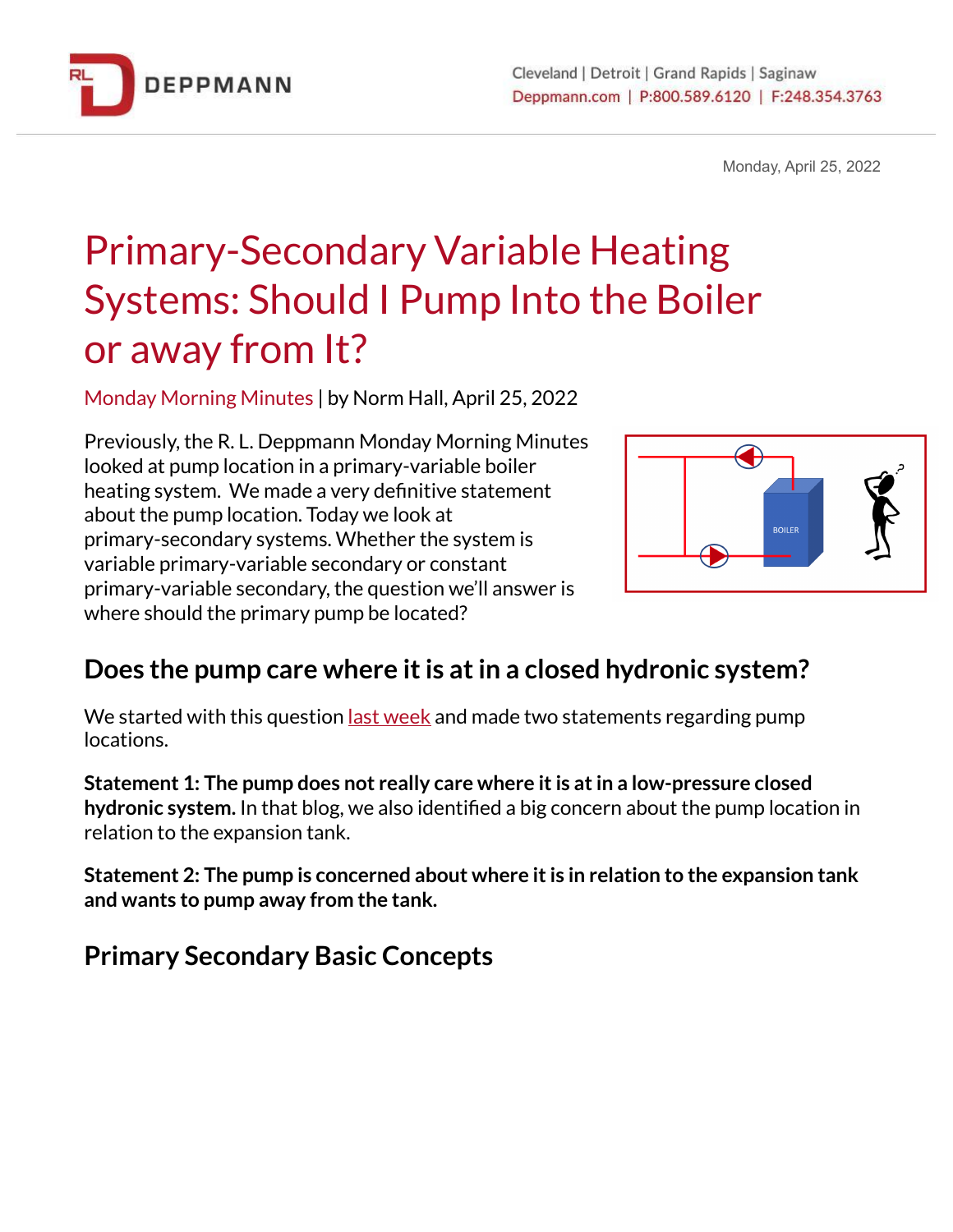

It would be helpful to understand a couple of basic concepts of primary secondary (P-S) hydronic heating systems while reading this blog. The key to P-S design is the green-colored pipe in the diagram above. This is called the common pipe and is a short 12" long piece of pipe with low velocity. The idea is to make the pressure drop in the common pipe so low that it has no effect on the operational flow rate of any of the pumps.

As the flow rate changes in the secondary system, it has no effect on the flow rate through the boilers in the primary system.

If you want more information on primary-secondary terms and rules, visit many of the previous blogs.

Hydronic [Primary-Secondary](https://bit.ly/3Dx0gPn) Piping – How Important are the Two Close Tees?

Hydronic System [Primary-Secondary](https://bit.ly/2H4C5iy) Rules-Decoupling Systems

Primary [Secondary](https://bit.ly/38paeqN) Piping and Water Tube Boiler Cycling

Hydronic [Condensing](https://bit.ly/2IUCC7M) Boiler Heating Buffer Tanks - Part 1 of 3 - Location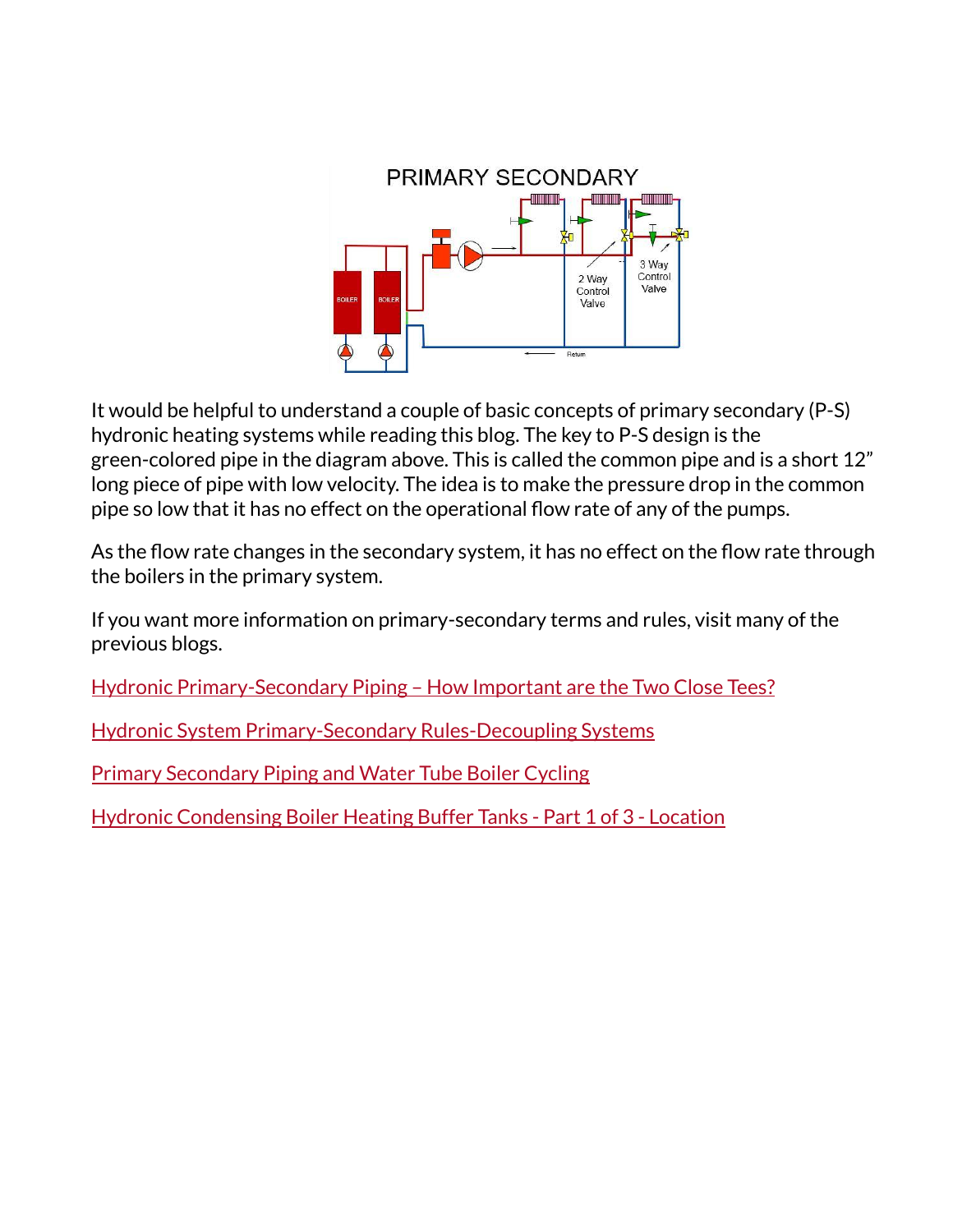## **Locating the Primary Pump on the Inlet ofthe Boiler**



The image above shows a variable-primary-variable-secondary heating system with the primary pumps pumping into the boilers. The substantial difference between this and the primary variable system is the addition of the lower head boiler pumps and the low pressure drop common pipe.

The advantages: location of the expansion tank and boiler pressure. The expansion tank is located at the inlet of the higher head pressure secondary pumps. This is good since we are pumping away from the point of no pressure change. The tank and air separator are at the lowest pressure and highest temperature point which is great for air separation.

The primary pump may look as if it is pumping into the tank. If you look closely, the common pipe has no pressure drop and there are only a few feet of pipe from the common pipe to the tank. The expansion tank pressure is close to the pressure in the common pipe, so we are pumping the primary pumps away from the point of no pressure change. This also makes sense because most of the pressure drop in the primary loop is the boiler.

The pump pressure is increasing the pressure in the boiler. A fact that many boiler manufacturers like.

## **Is the Pressure Relief Valve Operating with This Pump Location?**

I made a statement about the relationship between the relief valve, the tank, and the pump location in the primary variable blog. How will the boiler pressure follow temperature in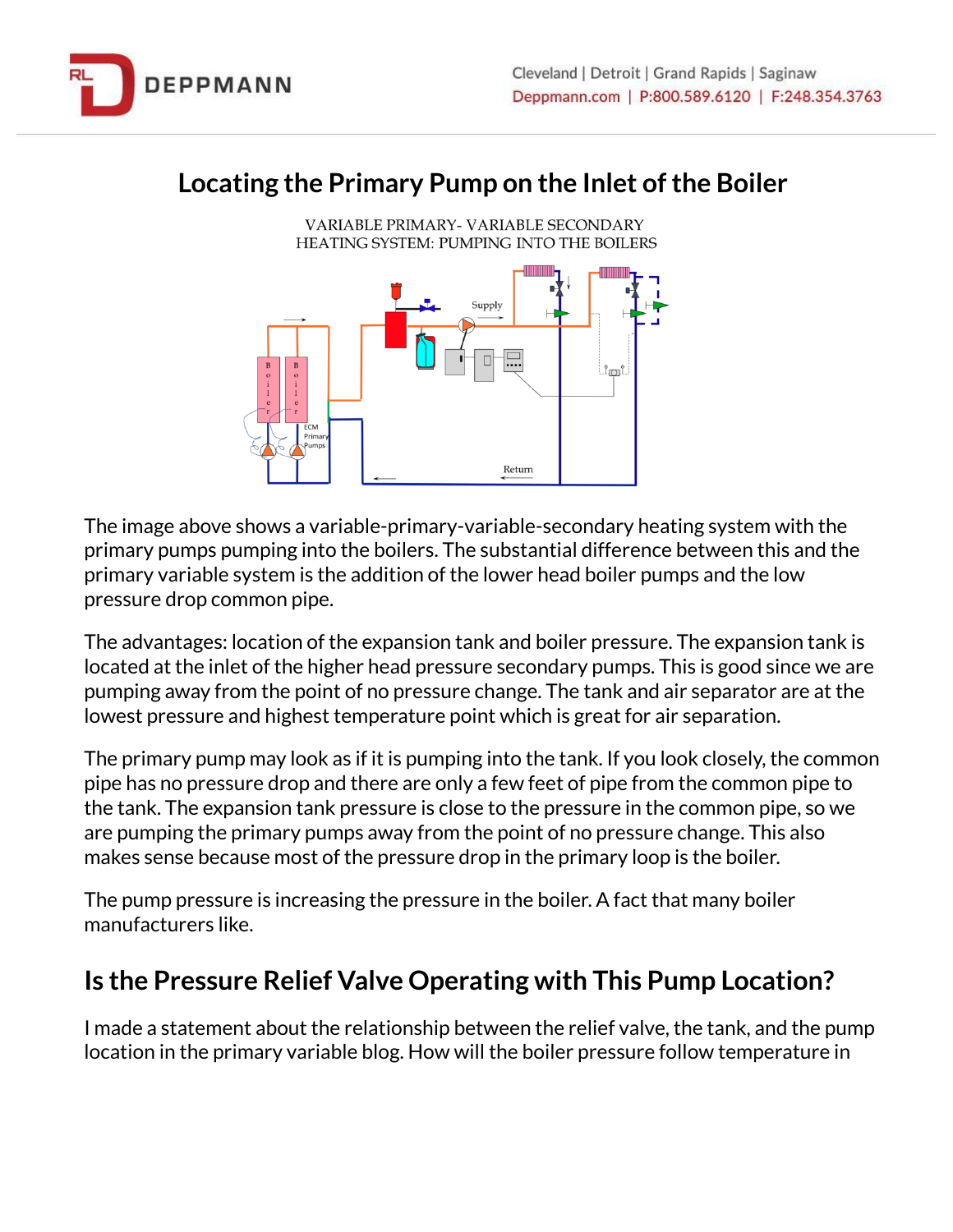this primary-secondary system? Start with the same original design criteria for the expansion tank from the last blog.

Use an example of a system with 2000 gallons of water with a design of 180<sup>°</sup>F to 140<sup>°</sup>F. We will assume a fill pressure of 20 PSIG. Assume the boilers we use will have 100 PSIG relief valve set pressures. The primary pump head is 25 feet at design. We will use the esp-Systemwize program from B&G to size the tanks.

| Selections |                                                                     |          |                 |         |        |                    |        |
|------------|---------------------------------------------------------------------|----------|-----------------|---------|--------|--------------------|--------|
|            | Fill Temperature                                                    |          | Max Temperature |         |        | Tank Fill Pressure |        |
|            | 40 °F                                                               | $\omega$ | 180 °F          |         | v      | 20 psi             | $\sim$ |
|            | Max Tank Pressure                                                   |          | System Volume   |         |        | System Medium      |        |
|            | 90 psi                                                              | $\omega$ | 2000            | Gallons | $\sim$ | Water              | $\sim$ |
|            | Min. Tank Volume: 82.65 Gallons<br>Acceptance Volume: 55.26 Gallons |          |                 |         |        |                    |        |

Just as in the primary variable system, the expansion tank remains a B&G B400 which is 30" x 50" high.

When the primary pump is pumping into the boiler, what happens if the system is in a run-away condition, but the pump is at minimum speed at only 2 PSIG? The primary pump inlet would require 88 PSIG for the pressure relief valve to start to weep. (100 PSIG relief less 10% is 90 PSIG. 90 PSIG minus the pumps 2 PSIG is 88 PSIG.) The B400 tank will now allow the pressure in the tank to rise to 88 PSIG if the temperature jumps to 195°F. The pressure relief valve is active, and the run-away temperature will not steam.

The ASME pressure relief valve will open if the temperature controls on the boiler fail.

## **Don't Locate the Primary Pump on the Outlet ofthe Boiler**

Locating the primary pump on the outlet of the boiler in a primary-secondary application is not recommended. Now the primary pump is pumping into the point of no pressure change. In our example, the fill pressure is 20 PSIG, and the pump pressure is 11 PSIG (25 feet). The boiler at the pump suction would be at 9 PSIG. If the fill pressure was lower at 12 PSIG, that boiler pressure would be 3 PSIG and the boiler manufacturer would not like it.

## **Conclusions About Pump Locations with Boilers.**

The conclusion from this article and the previous blog is simple. Pump locations are subject to the type of system you are designing.